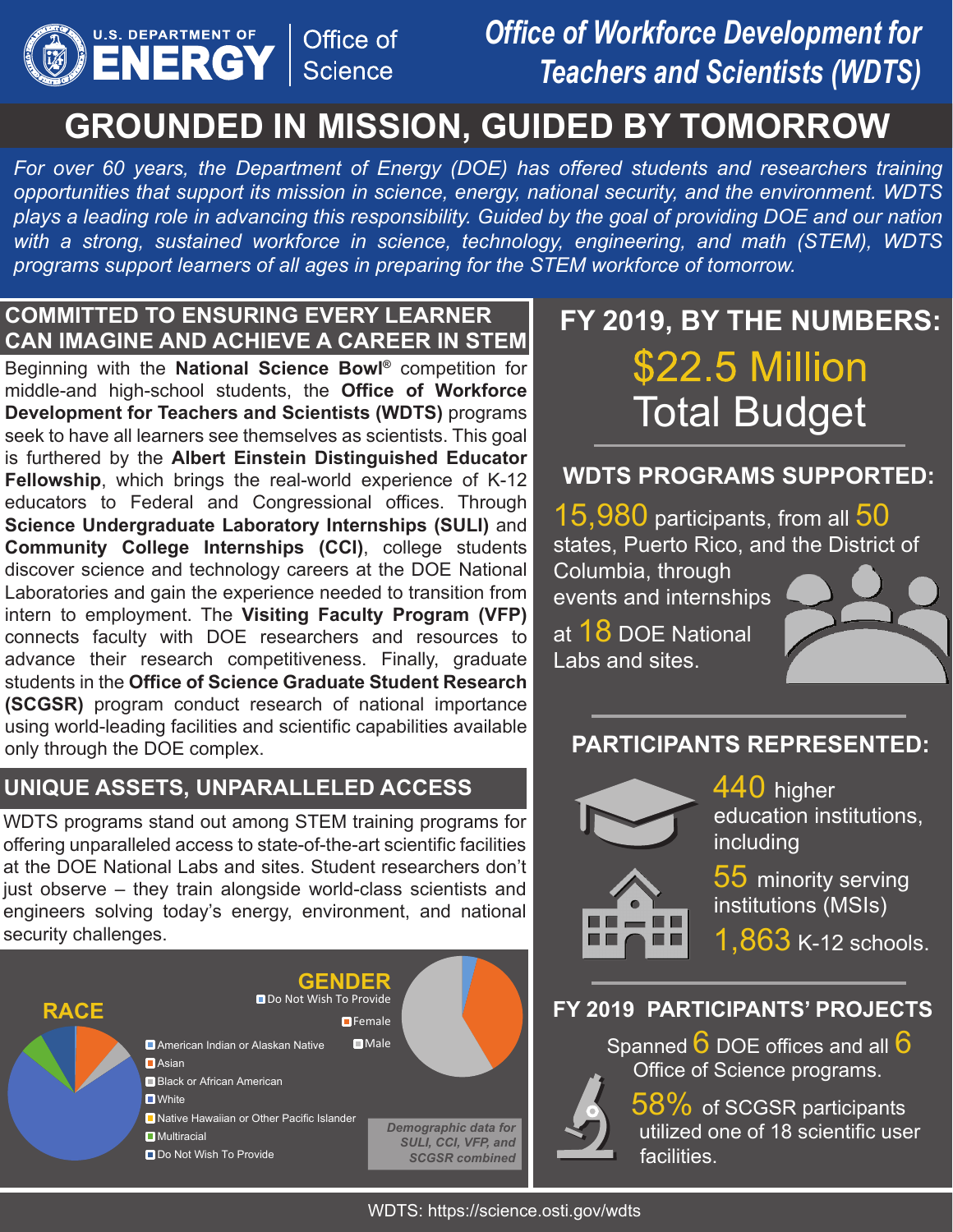

## *Office of Workforce Development for Teachers and Scientists (WDTS)*

## **UNDERGRADUATE STUDENT AND FACULTY PROGRAMS**

*Impacting students at a pivotal point in their education, WDTS undergraduate student programs strive to transform STEM learning into STEM careers. Working alongside researchers at the DOE National Labs, student interns are not only able to imagine themselves as scientists – they become scientists. Visiting faculty expand their research horizons through new collaborations.* 

#### **SCIENCE UNDERGRADUATE LABORATORY INTERNSHIPS (SULI)**

World-renowned DOE National Labs, state-of-the-art facilities, and dedicated scientists and engineers on the verge of the next great discovery, all supporting DOE's mission. And right there, assisting them in every step of groundbreaking work, are SULI interns. This stipend-based, research-focused internship is available in a 10-week Summer Term or 16-week Fall and Spring Terms.

#### **COMMUNITY COLLEGE INTERNSHIPS (CCI)**

The CCI program gives community college students an incomparable opportunity for technical training at DOE National Labs and facilities. During a 10-week term, interns work on technology or instrumentation projects that advance solutions in areas including cybersecurity, artificial intelligence, nuclear and renewable energy, accelerator technology, environmental management and advanced manufacturing.

#### **VISITING FACULTY PROGRAM (VFP)**

This stipend-based 10-week program seeks to increase the research competitiveness of faculty members and their students at institutions underrepresented in the research community. Selected faculty collaborate with DOE scientists and engineers on research projects aligned with DOE mission areas.

#### **FY 2019 SULI AND CCI INTERNS REPORT:**

- $75\%$  They are more likely to consider pursuing a career at a DOE laboratory as a result of their internship experience
- $94\%$  Their mentor was a positive role model
- 95% They gained skills not taught in class

They recommend the program to peers 98%

#### **SULI, CCI, AND VFP: BY THE NUMBERS**

\$10.3M, \$1M, and \$1.7M SULI, CCI, and VFP FY 2019 Budgets

#### **PARTICIPANTS AT 17 LABS AND SITES**



FY19 participants came from

437 higher education



institutions including  $53$ minority serving institutions (MSIs).

#### **FY 2019 PARTICIPANTS' PROJECTS**

#### 49% **DOE Office of Science:**

- Advanced Scientific Computing Research (ASCR)
- Basic Energy Sciences (BES)
- Biological and Environmental Research (BER)
- **Fusion Energy Sciences (FES)**
- High Energy Physics (HEP)
- Nuclear Physics (NP)

27% Other DOE - mission related projects

24% DOE Office of Energy Efficiency and Renewable Energy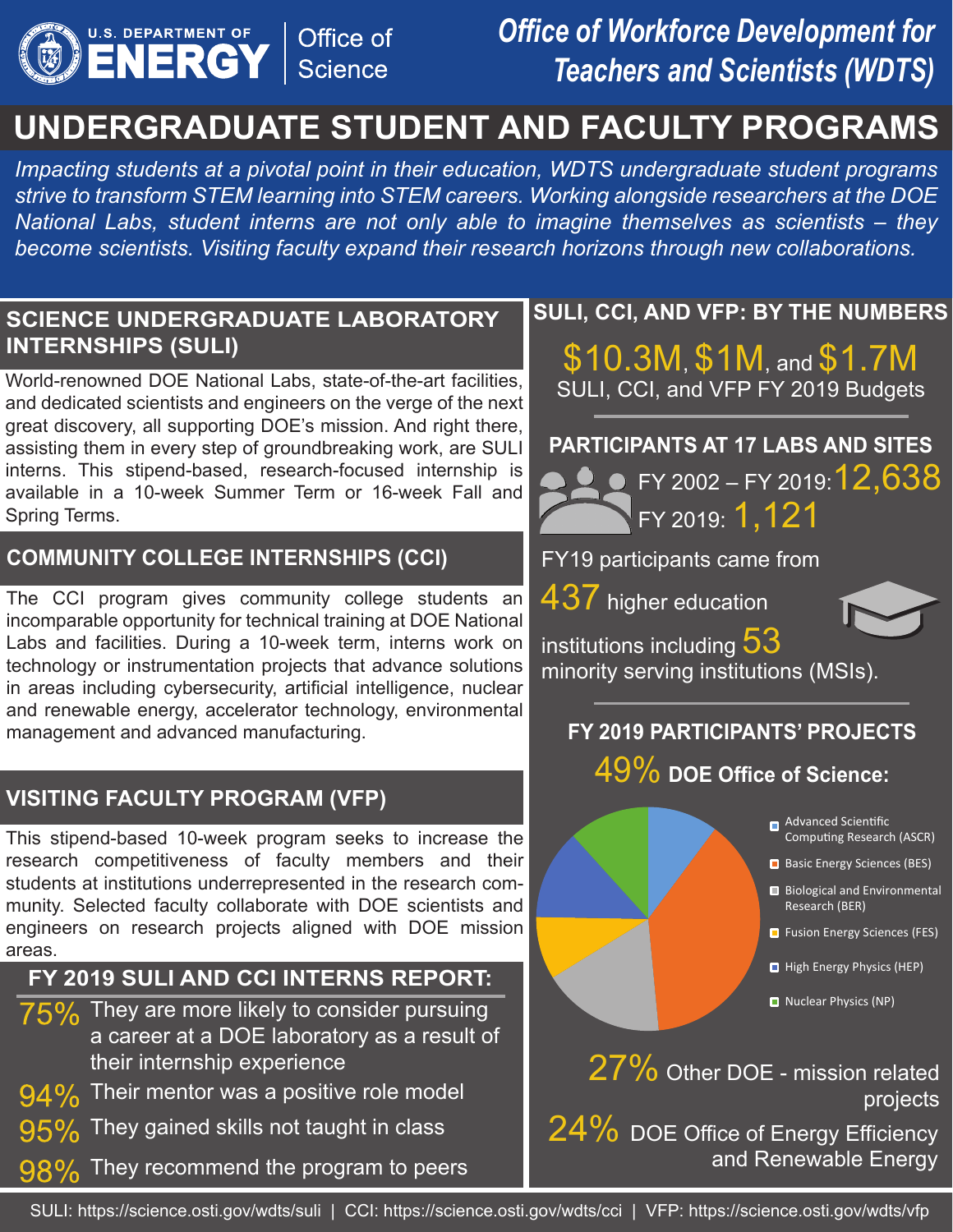

*Office of Workforce Development for Teachers and Scientists (WDTS)* 

## **OFFICE OF SCIENCE GRADUATE STUDENT RESEARCH PROGRAM (SCGSR)**

*Today's complex national and global scientific and technical challenges require innovative thinking and unconventional approaches. By supporting graduate students with world-class training and access to state-of-the-art facilities and resources at DOE National Labs, WDTS elevates the next generation of STEM leaders and secures our national position at the forefront of discovery and innovation.* 

SCGSR prepares graduate students for STEM careers of critical importance to the DOE Office of Science mission through extended research residencies at the DOE National Labs. Graduate students tackle real-world problems alongside DOE scientists, test-driving a career outside academia while advancing their thesis research. SCGSR graduate students have access to the world-class expertise, capabilities, and resources only available through the DOE national enterprise.

#### **WHAT PARTICIPANTS SAY ABOUT SCGSR:**

| $>80\%$ | are interested in employment or post-<br>doctoral positions at DOE National Labs |  |
|---------|----------------------------------------------------------------------------------|--|
| 97%     | reported that SCSGR exposed them to<br>career opportunities outside academia     |  |
| 99%     | received training different from that<br>available at their universities         |  |
| 99%     | expanded their networks                                                          |  |
| $100\%$ | report that SCGSR enabled completion<br>.                                        |  |

# of an important part of their dissertations

#### **SCGSR: BY THE NUMBERS**  \$3.5 million **FY 2019 Budget**

**PARTICIPANTS FY 2019:** 111**participants at** 14 **DOE National Labs.** 

**Represent** 73 **Ph.D. granting institutions in the physical sciences;** 

**approximately** 1/3 **women.** 

**Since 2014:** 600 **participants and** 

498 **collaborating DOE scientists at** 

17 **DOE National Labs** 

**and** 1 **site.** 

#### **FY 2019 PARTICIPANTS' PROJECTS**

**Spanned all** 6 **Office of Science programs and** 4 **cross-program "convergence areas."**